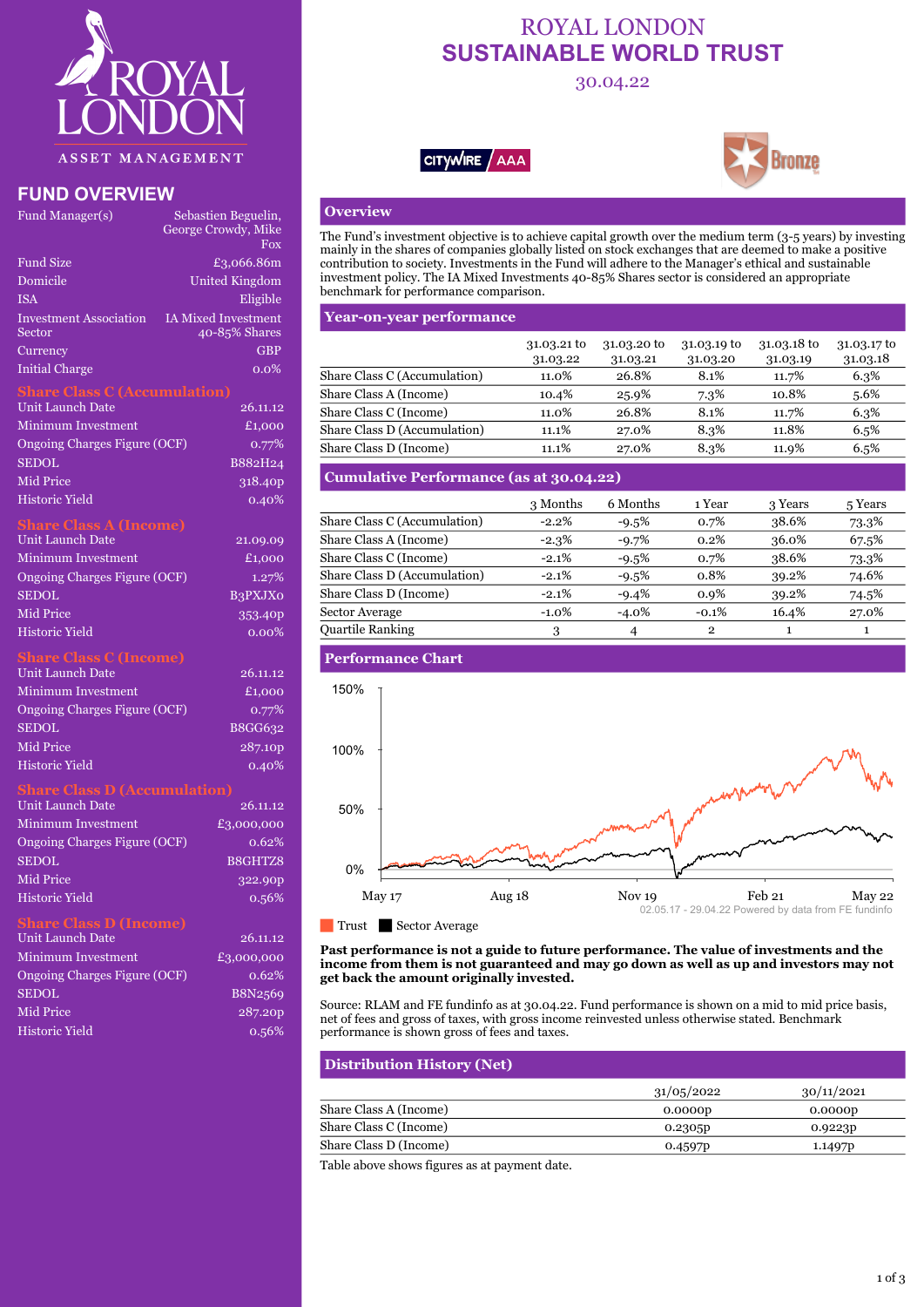## **Mike Fox**

Co-manager Fund Manager tenure: 21.09.09



# ALPHA MANAGER<br>RATING A

## CITYWIRE / AAA



**Sebastien Beguelin** Co-manager Fund Manager tenure: 01.04.21

**George Crowdy** Co-manager Fund Manager tenure: 01.04.21

## **Yield Definitions**

The historic yield reflects distributions declared over the past twelve months as a percentage of the mid-market price, as at the date shown. It does not include any preliminary charge and investors may be subject to tax on their distributions. Reported yields reflect RLAM's current perception of market conventions around timing of bond cash flows.

This is a financial promotion and is not investment advice. The Trust is an authorised unit trust scheme. The Manager is RLUM Limited, authorised and regulated by the Financial Conduct Authority, with firm reference number 144032. For more information on the trust or the risks of investing, please refer to the Prospectus or Key Investor Information Document (KIID), available via the relevant Fund Information page on www.rlam.co.uk.

Issued by Royal London Asset Management Limited, 55 Gracechurch Street, London, EC3V 0RL. Authorised and regulated by the Financial Conduct Authority, firm reference number 141665. A subsidiary of The Royal London Mutual Insurance Society Limited.

Source: RLAM, FE fundinfo and HSBC as at 30.04.22, unless otherwise stated. Yield definitions are shown above.

Our ref: FF RLAM PD 0750

For more information concerning the risks of investing, please refer to the Prospectus and Key Investor Information Document (KIID). Breakdowns exclude cash and futures.

## **Fund Commentary**

April continued to be a volatile month for investors. The backdrop in the corporate world has been a decent reporting season where on average most companies have delivered numbers in line with expectations and reasonable outlook statements. In contrast, sentiment remains negative in markets as they are dominated by the war in Ukraine, high inflation in the US, further covid lockdowns in China and generally an expectation that economic growth will slow sharply during the rest of the year. Interest rates are expected to rise further over the next few months and hopefully we are somewhere close to peak inflation. The best performing sectors during April were defensive areas such as health care and consumer staples whilst financials were the weakest.

The MSCI ACWI Index fell 3.5% in GBP terms during the month. Strength came from defensive sectors including consumer staples and utilities while energy also continued to perform. Consumer discretionary and technology was weaker. Weakness continued in the sterling credit market, falling by 2.7% in the month, and taking total returns for 2022 to -8.7%. This was driven by both widening credit spreads and widening government bond yields, taking the yield on the overall sterling credit market beyond the March 2020 highs of 2.85%.

The Trust underperformed in April, ranked in the fourth quartile relative to its peer group given its relatively high equity exposure.

The strongest contributions to performance came from renewables focused utility SSE reflecting investor demand for defensive companies. Other key contributors were AstraZeneca, a global pharmaceutical firm focused on oncology, along with insulin specialist Novo Nordisk, both of which delivered strong first quarter earnings. Global technology businesses were the most significant detractors from performance in the month, with online retailer Amazon and online search firm Alphabet posting results which came in below market expectations. Nvidia, a leader in global semiconductors, also underperformed, reflecting a broader sell off in technology companies.

During the month, we exited our position in Ansys, taking advantage of its higher relative valuation to add to existing opportunities which we felt looked more attractive. The trust added to its positions in robotic surgery firm Intuitive Surgical, rail component supplier Wabtec and US homebuilding supplier Ferguson.

This is not a recommendation or solicitation to buy or sell any particular security. The views and opinions expressed herein are those of the manager at the time and are subject to change without notice.

## **Geographical Breakdown**



| <b>Sector Breakdown</b>       |         | <b>Asset Split</b>            |       |
|-------------------------------|---------|-------------------------------|-------|
|                               | Fund    |                               | Fund  |
| Technology                    |         | 22.8% North American Equity   | 46.9% |
| Industrials                   |         | 22.6% UK Equity               | 17.6% |
| Health Care                   |         | 19.3% European Equity         | 16.3% |
| Fixed Income                  |         | 15.7% UK Fixed Interest       | 15.6% |
| <b>Consumer Discretionary</b> |         | 8.0% Global Em Markets Equity | 2.3%  |
| <b>Basic Materials</b>        |         | 4.5% Cash                     | 1.3%  |
| Financials                    | $3.7\%$ |                               |       |
| Utilities                     | 1.9%    |                               |       |
| <b>Real Estate</b>            | 1.4%    |                               |       |

## **Top 10 Holdings as at 29.04.22**

|                                        | Fund $(\%)$ |
|----------------------------------------|-------------|
| Microsoft Corp                         | $3.3\%$     |
| Astrazeneca Usdo.25                    | $3.1\%$     |
| Alphabet Inc Class A Com Npv           | $3.1\%$     |
| Thermo Fisher Scientific Inc Com USD 1 | 3.0%        |
| Csx Corp                               | 2.8%        |
| Texas Insts Com Usd1                   | 2.7%        |
| Schneider Elte Sa Eur8                 | 2.6%        |
| Adobe Inc Com Usdo.0001                | 2.5%        |
| Taiwan Semiconducter Sp Adr(v5 Ord)    | 2.4%        |
| Visa Com - Class A Shares Usdo.0001    | 2.4%        |
| <b>Total</b>                           | 27.9%       |
| <b>No of Holdings</b>                  | 244         |

Every effort is made to ensure the accuracy of any information provided but no assurances or warranties are given. Nothing in this factsheet should be construed as advice and is therefore not a recommendation to buy or sell shares. 2 of 3

Fund